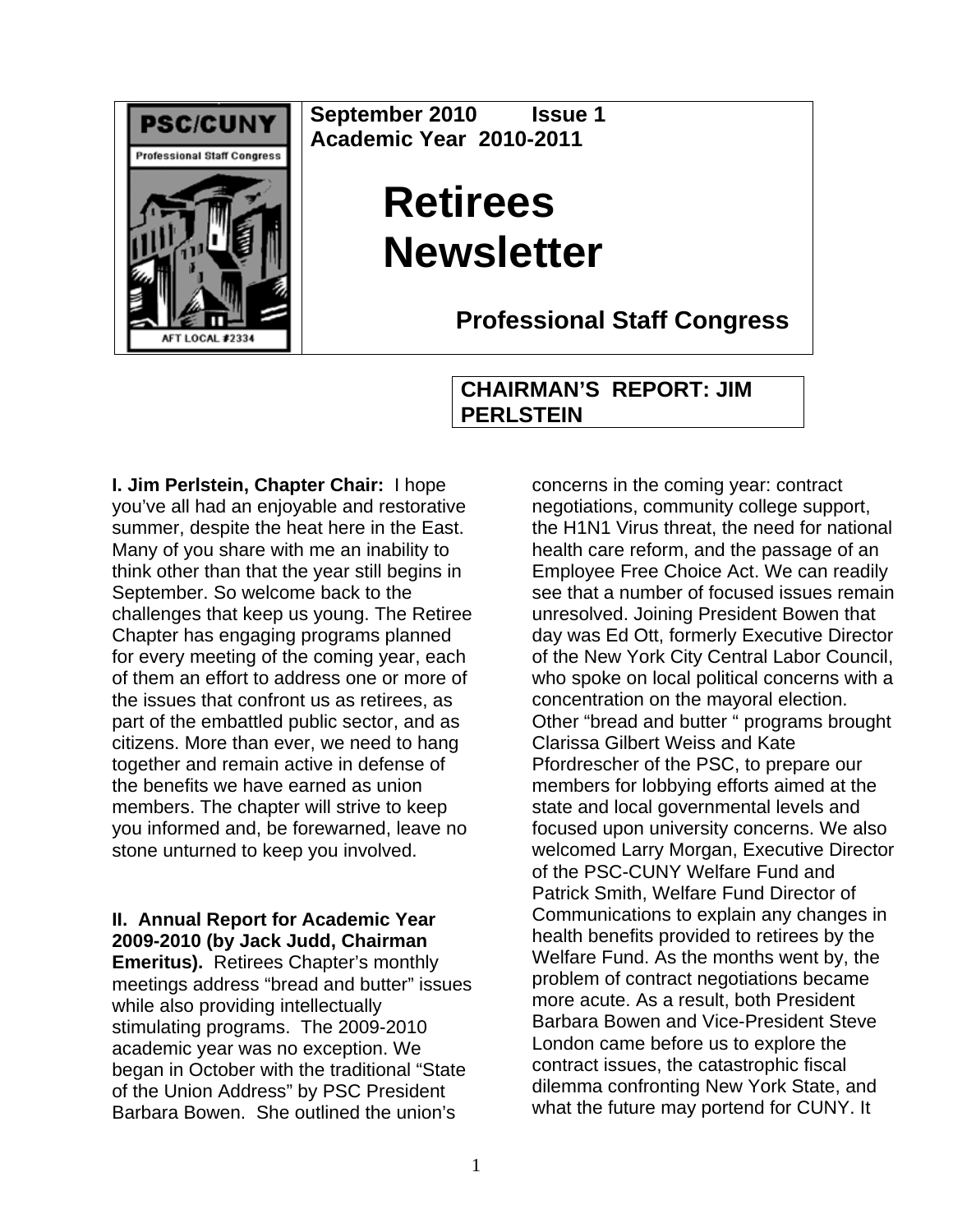was not a happy picture that was presented.

There were two sessions devoted to the environment and to neighborhood changes including gentrification. The November meeting's program was labeled: "Green Jobs, Green New York, Green Planet." The speakers were Rebecca Lorry, Education Director for the Consortium for Worker Education, and John Forster, First Vice President of Local 375 of AFSCME DC 37. They, in turn, were representatives of Urban Agenda, the labor based affiliate of the New York Apollo Alliance. They stressed the need for labor to support efforts at environmental sustainability, energy efficiency, public transit, etc. Then at the May meeting we heard presentations from Tom Angotti, Professor of Urban Affairs and Planning at Hunter College, and a graduate student, Natasha Florentino, on the efforts to rezone a portion of Harlem's 125<sup>th</sup> Street corridor from low-rise to highrise residential and commercial edifices. Miss Florentino's award winning documentary, "The Gentrification of Harlem" was shown to audience acclaim.

Gary Rhoades, Executive Secretary of the AAUP, and Manfred Phillip, the University Faculty Senate Chair, led a well attended discussion on: "Running CUNY: Running Academe: Is Shared Governance a Thing of the Past?" The trend has been toward corporatization of university administrative entities and commercialization of college level teaching and research. Such trends have made shared governance a threatened mode of operations.

In addition to our regular meetings, the Retirees Chapter holds two Luncheons during the year. The June luncheon, organized by Judith Bronfman, featured as guest speaker, Professor Josh Brown of the Graduate Center, on the topic: "Art as Political Protest." The 80 retirees in attendance thoroughly appreciated the wellorganized presentation. Following

Professor Brown's PowerPoint presentation, our recently elected Chairman, Jim Perlstein, presented a plaque and gift certificate to Jack Judd for his years of service as Chairman.



Josh Brown

At our luncheon last January, on a weatherfriendly day, Chairman Emeritus, Irwin Yellowitz, who, this year, received the Retiree of the Year Award from NYSUT, spoke about and presented the documentary film, "The Inheritance." The film is an encapsulated history of the struggles to organize labor in NYC in the early 20<sup>th</sup> century.

The retirees also pursued cultural and intellectual pursuits beyond the monthly meetings. In February, a number of retirees along with family members, guests, and PSC staff and members, attended a Working Theater presentation of André De Shields' one-man show, "Mine Eyes Have Seen the Glory: From Douglass to Deliverance." Those enamored with musical events attended Peoples' Symphony Concerts held at Washington Irving High School in Manhattan. Book lovers continue to enjoy the very successful Book Group which meets directly following the close of the monthly meetings. This Group proved so successful that we are encouraging our members to create new book discussion units.

There are other activities directly involved within the Chapter and with the PSC. Increasingly, the latest chapter members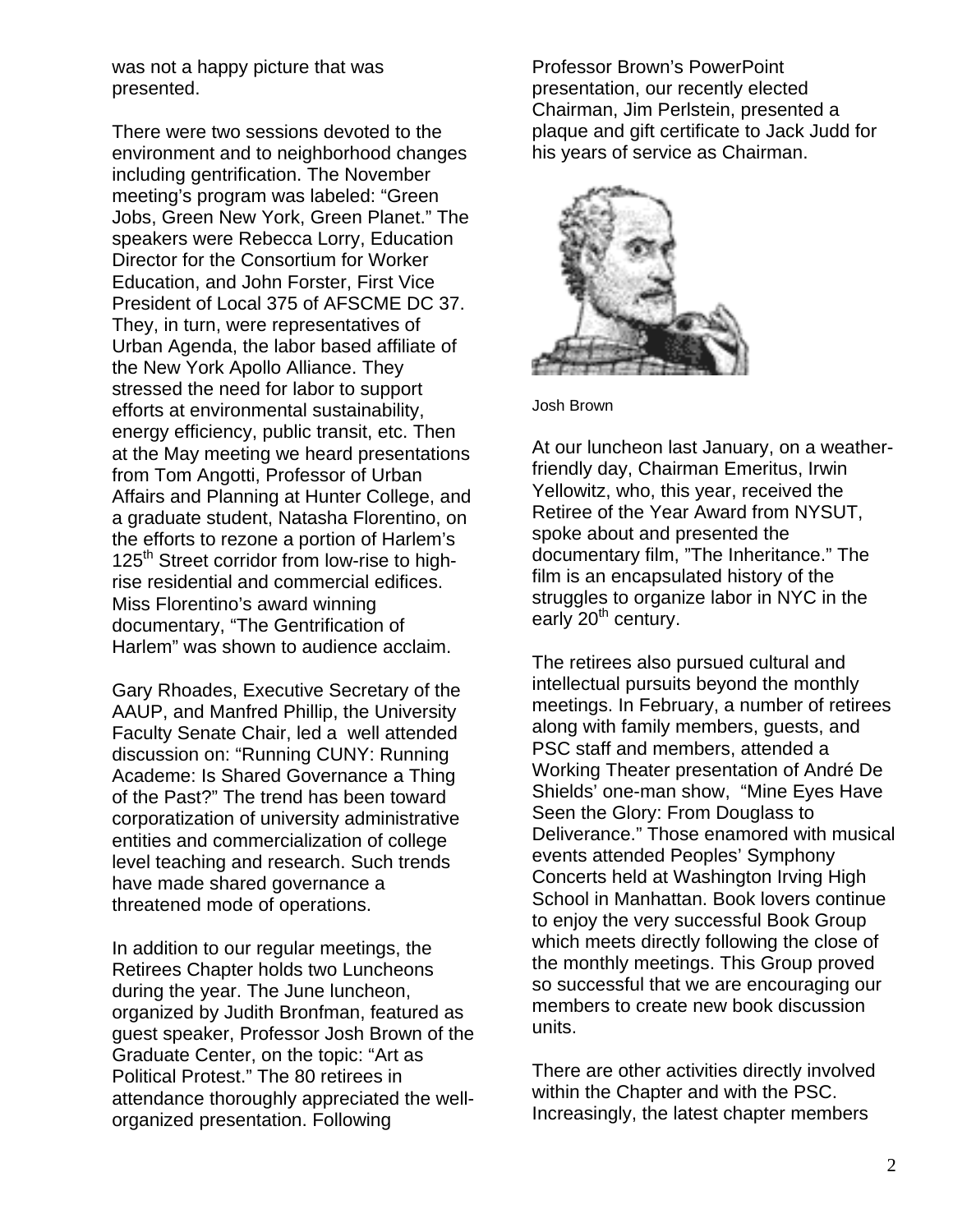opted for a pension plan other that that offered by the TRS. More and more members are in optional retirement plans, but primarily in one or another of the TIAA pension programs. There are many issues arising from the TIAA programs. As a result, we have a sub-committee on TIAA. The membership of that committee is now in flux, with a newly constituted group, headed by Howard Reznikoff, Judith Bronfman and Tom Gerson, ready for action this September.



Two issues remain unresolved at this time. There is a 'protocol" being formulated by which retirees will gain access to a CUNY email address and, with that entry, have the ability to acquire any hardware and software upon the same basis as our active brothers and sisters. Secondly, we have not been able to have removed the \$50 deductible that retirees pay for prescription drugs acquired through the Welfare Fund's program. So, we still have work to do.

Executive Committee members have a voice and serve on every major PSC committee. Just listing the PSC committees and activities provides a window into the multiple actions of the group. We have two elected members who serve on the PSC's Executive Council with full voting rights (Bill Friedheim, Eileen Moran), an appointed Welfare Fund Board of Trustee officer again with full voting rights (David Kotelchuck), and representatives on such committees as: Legislative (Eileen Moran, Mary

Jennings),, Health (Fran Brewer), Grievance Officer (Steve Leberstein), Health and Safety Issues (Ezra Seltzer), PSC Alerts (Jim Perlstein), PSC and WF Web Master (Bill Friedheim). In addition, there are six delegates, and four alternates who sit in the PSC's Delegate Assembly.

There are more activities. Three retirees are on the Executive Committee of COMRO: the Council of Municipal Retiree Organizations of the City of New York. Chairman Emeritus Lawrence Kaplan, the author of the monthly economics report in the Newsletter, helped recreate COMRO into a vibrant force, and the current Chair of COMRO is John Hyland, a member of the Chapter's Executive Committee and delegate to the PSC Delegate Assembly. Jack Judd serves as keeper of the COMRO treasury. Francine Brewer is a Board member of the New York City Alliance of Retired Americans, and of NYSARA. There are also retiree representatives to the New York City Labor Council.

Then we come to lobbying activities. This has been a busy year. The NYS and NYC budget situations called for extensive lobbying by our members. Locally, it involved meetings with members of the New York City legislature, either in groups, or one on one. At the state level, members visited Albany as PSC representatives, or as part of NYSUT's Committee of 100 lobbying activities. Jack Judd joined a NYSUT delegation to lobby our representatives in Congress. A major regret was that Senator Gillibrand could not meet with the delegation that day.

It was because of the recognition for a growing need for lobbying actions, that we held a training session for lobbying during one of our monthly meetings. To attest the importance of lobbying activities, it can be happily reported that, from April through June 2010, the retirees contributed over \$13,500 to COPE, the political action arm of the PSC and of NYSUT.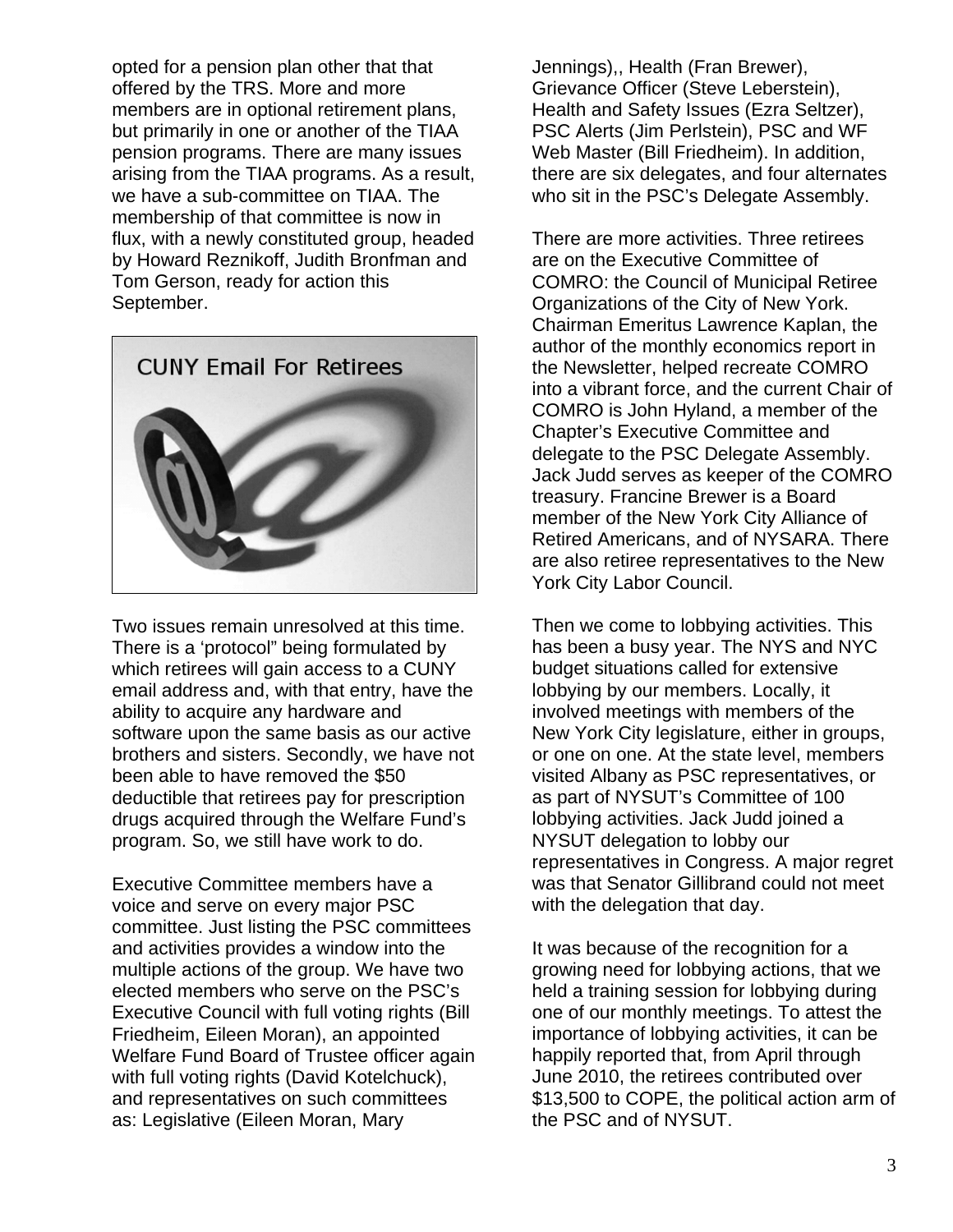We regularly keep in touch with our members through the 8 to 9 monthly issues of the Newsletter. Information related to union activities, major lobbying events, latest news concerning Social Security and Medicare are found as part of its content, along with cultural and intellectual notices. Whenever there is a change in Welfare Fund benefits affecting retirees, there appears a column written by Patrick Smith, the WF's Director of Communications. Aiding the Retirees Chapter is Linda Slifkin, who handles all the secretarial work at the PSC office for the chapter; Clarissa Gilbert Weiss, Director of Pension and Welfare Benefits, who is always there with advice and guidance; and Diana Rosato, an unsung PSC administrator who has been invaluable on many occasions. A special thanks should be given to Chairman Emeritus Lawrence Kaplan who has provided us with outstanding economic reports for many years.

There are ten retiree members who serve as elected members of the PSC's Delegate Assembly: The Delegates are: Joel Berger, John Hyland, David Kotelchuck, Cecelia McCall, Ezra Seltzer, and leading the delegation is Jim Perlstein, our newly elected Chairman. The Alternates are: Miriam Balmuth, Peter Jonas. Steve Leberstein, Bob Wurman.

It has been an interesting and very busy year.

## **III. Calendar of Meetings and Tentative Speakers for 2010-2011:**



#### **October 4:**

Barbara Bowen: State of the Union and Ed Ott: Working People and the 2010 **Elections** 

#### **November 1:**

 Clarissa G. Weiss: Retiree Benefits Under TRS and TIAA. Irwin Yellowitz: NYSUT Video of his being awarded Retiree of the Year and **Commentary** 

#### **December 6:**

Frances Fox Piven: The Great Socialist Subversion: Challenging Authority

**January:** Luncheon Date TBA

**February 7**: James Parrot (Fiscal Policy Institute): The Future of Public Services

**March 7:** Larry Morgan and Patrick Smith: The Welfare Fund

**April 4:** Ellen Shrecker: Academic Freedom

**May 2:** John Bloom: Workers Defense League

**June:** Luncheon Date TBA

## **IV. Get Welfare Fund Benefits News via E-mail**

The Welfare Fund is inviting members to join an e-mail notification list to receive word anytime significant changes are made to the Fund benefits program. Members who want to be included can provide an email address by following the link to the sign-up form on the home page at *psccunywf.org*.

As new health care regulations affecting Welfare Fund benefits are implemented, email announcements will allow the Fund to inform members on a more timely basis and will reduce mailing and publication costs. All e-mail addresses will remain confidential.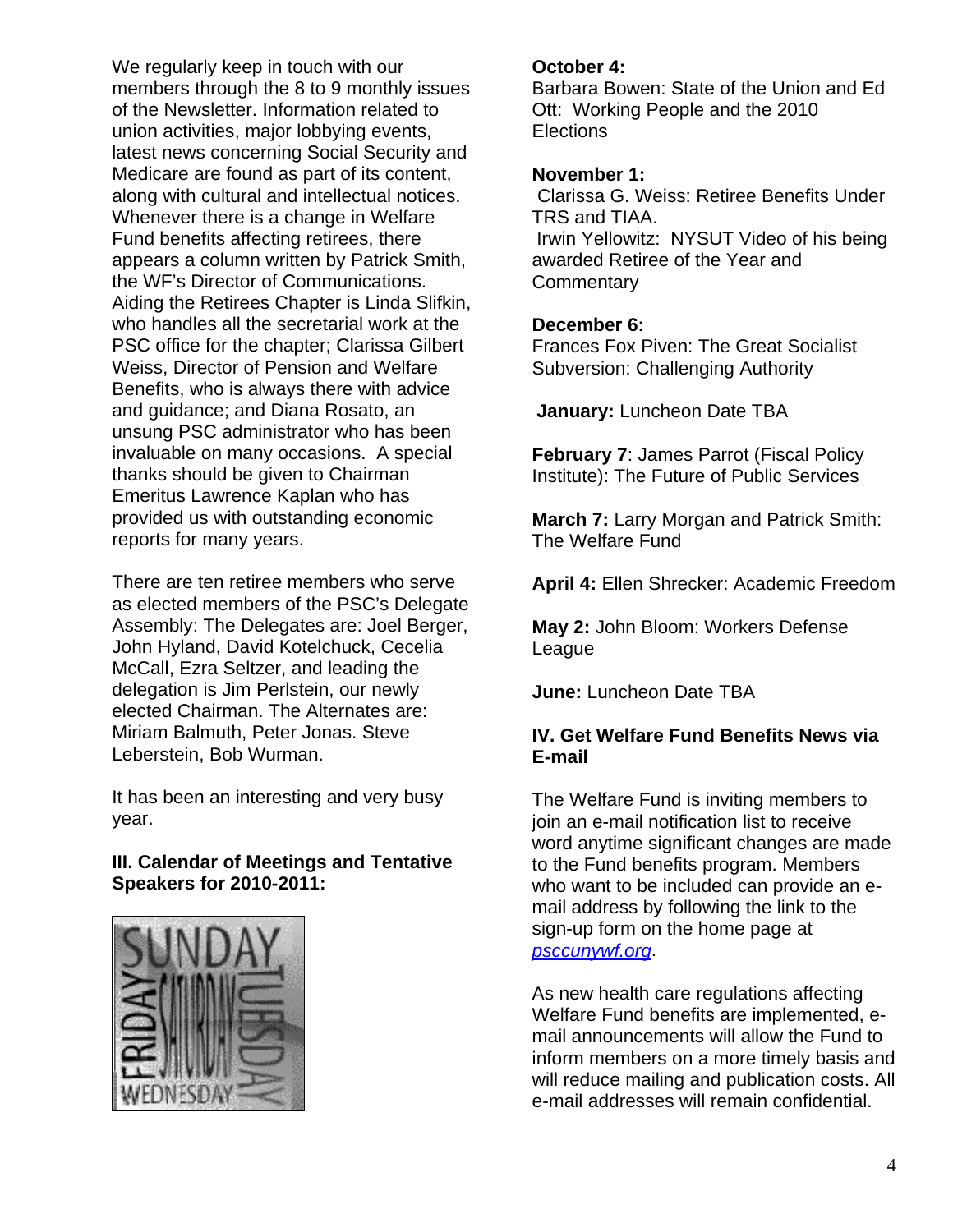**V. John Bloom, of the Workers Defense League**, and our speaker at the May 2, 2011 meeting, wishes to bring to your attention this message.

 " I wanted to alert you to our 8-week course on Unemployment Insurance representation, which we plan to offer (for the second year in a row) from September 30, 2010-November 18, 2010. It will meet eight Thursday mornings, 10 am-noon, here at our office at 220 East 23rd Street, plus visits to the UI court to observe actual hearings. Perhaps some PSC retirees might be interested? Retired union activists are ideal students for this course. We will probably charge a nominal fee, on a sliding scale. The training also can lead to certification by NY State as a UI "registered representative," entitled to represent claimants and charge fees."

**VI. Impact of Social Security Cuts on Retiree Income.** We bring to you a timely and very important message regarding **SOCIAL SECURITY** from the Center for Policy and Economic Research: The Impact of Social Security Cuts on Retiree Income

Dean Baker and David Rosnick - July 2010.

#### Executive Summary

There has been a serious push in policy circles to cut Social Security benefits for near- and/or current retirees. The argument for such cuts has been based on the deficits in the federal budget; the finances of the Social Security program have been at most a secondary consideration. However, the finances of the current or near-retirees who would be affected by these cuts have also largely been ignored in this discussion. This is striking because this group has been hardest hit by the collapse of the housing bubble and the resulting plunge in stock prices. These workers had accumulated some wealth – mostly in the form of home equity – which they stood to lose as a result

of the crisis. Since they are at or near retirement age, they will have little opportunity to replace their lost wealth. This paper assesses the cuts implied by three common proposals for reducing Social Security benefits:

1) Adopting a "progressive price" indexation (PPI) formula for the basic benefit structure,

2) Accelerating and extending the increase in the normal retirement age, and

3) Reducing the annual cost-of-living adjustment.

Since the vast majority of near-retirees will rely on Social Security for the vast majority of their income in retirement, cuts in Social Security imply large cuts in income for a population that is already not especially wealthy. (Median household income for people over age 65 is less than \$30,000). Ironically, the drive for these cuts is being driven by budget problems resulting from the collapse of the housing bubble. This is a disaster for which older workers were the primary victims, since they lost the most equity in their homes.

It is important that any proposals for cutting Social Security benefits examine the impact on the affected workers. This analysis suggests that the cuts most commonly being considered will have a substantial negative impact on low- and middle-income families.